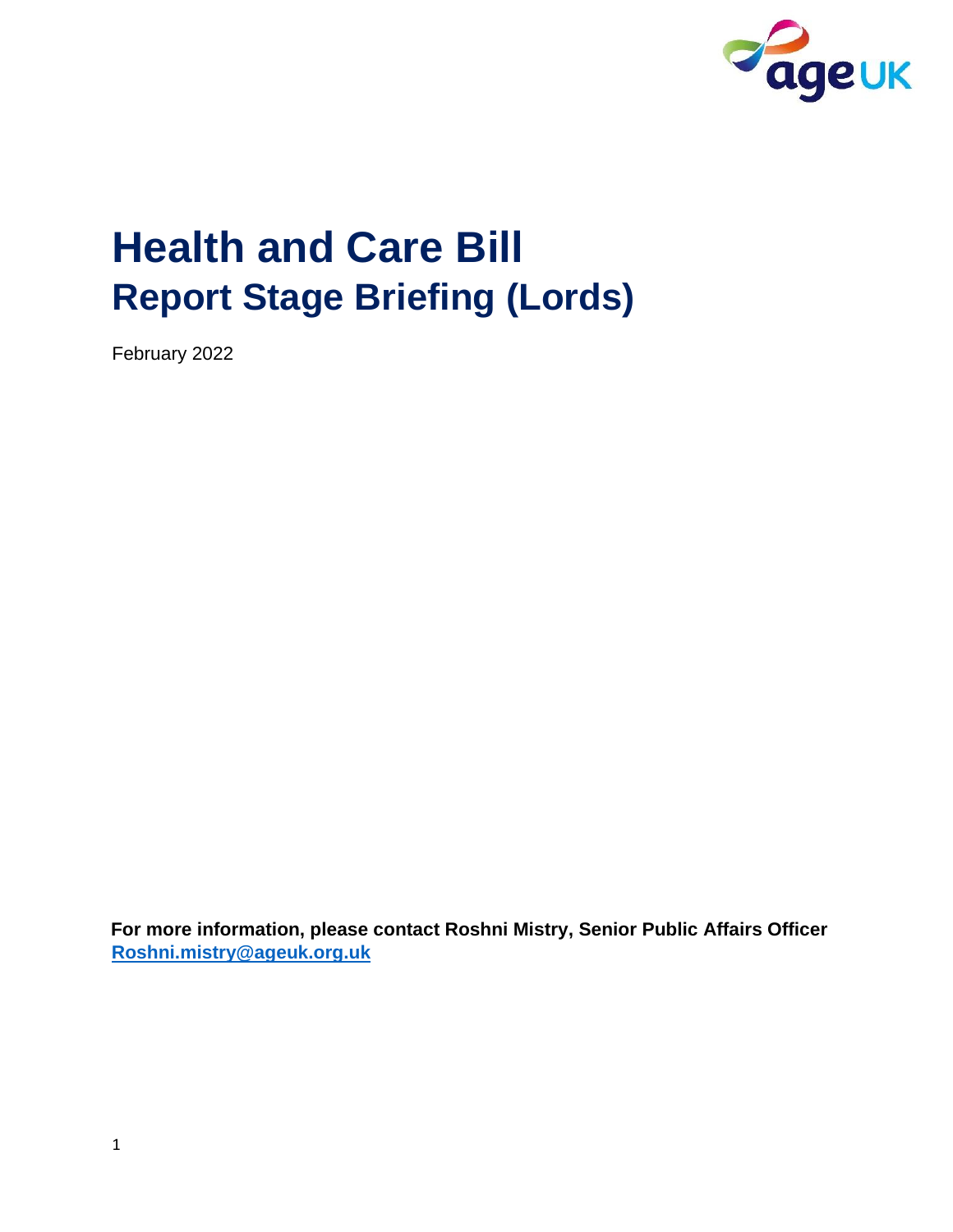

## **Introduction**

The pandemic has had an adverse effect on older people's physical and mental health. While many older people were already dealing with significant health challenges before the pandemic, a combination of lockdowns, social distancing measures, loss of routine and support – as well as limited access to services to manage pre-existing or newly emerging health conditions – means millions of older people have seen their health decline.

Around a quarter of older people – 4 million – are now living in more physical pain than they did before the pandemic, while around 4.3 million older people now can't walk as far. Just over half of older people – 8.7 million - feel less confident to go to a hospital appointment than they did at the start of the pandemic and around 6 million older people feel less confident to go to their GP surgery.

It is likely that the implications of the pandemic on older people's health and care needs will be long lasting, and without the right support could be irreversible. More than ever before older people will need timely access to high-quality health and social care.

We welcome the ambitions in the Bill to improve health and care for all through increased integration, joined-up planning, and prevention. To improve the health and social care for older people the Bill needs to deliver truly integrated working across health services, public health and social care. The Bill's ambitions cannot be delivered without a clear workforce plan across health and social care, support to unpaid carers and a clear plan for addressing health inequalities. The impact of the pandemic has not been felt equally, with older people among the groups that have disproportionately suffered throughout the last 22 months. Some of this impact comes from a legacy of age discrimination and unequal access to care. We expect existing statutory bodies covered by the Bill to comprehensively demonstrate their adherence to their duties under the Equality Act 2010.

The Covid-19 pandemic laid bare the deep systemic inadequacies of the current social care system which has had catastrophic consequences for millions of older people, families, and carers. While we are pleased that the Government has announced action on social care reform, for millions of older and disabled people who need care now it will be many years before they may benefit from the proposed reforms.

Age UK is very disappointed with the Government's announced change to the care cap. Clause 155 (Cap on care costs for charging purposes) was not given the opportunity to be adequately scrutinised in the Commons. Clause 155 significantly waters down the Government's plan for a cap on catastrophic care costs and does so in a way that protects only the better off, contrary to the Government's 'levelling up' agenda. This follows the Government failing to give social care the financial settlement it needed at the spending review and admitting that most of the money raised by the National Insurance Health and Care levy would go to the NHS. We hope Peers will vote to remove Clause 155 from the Bill.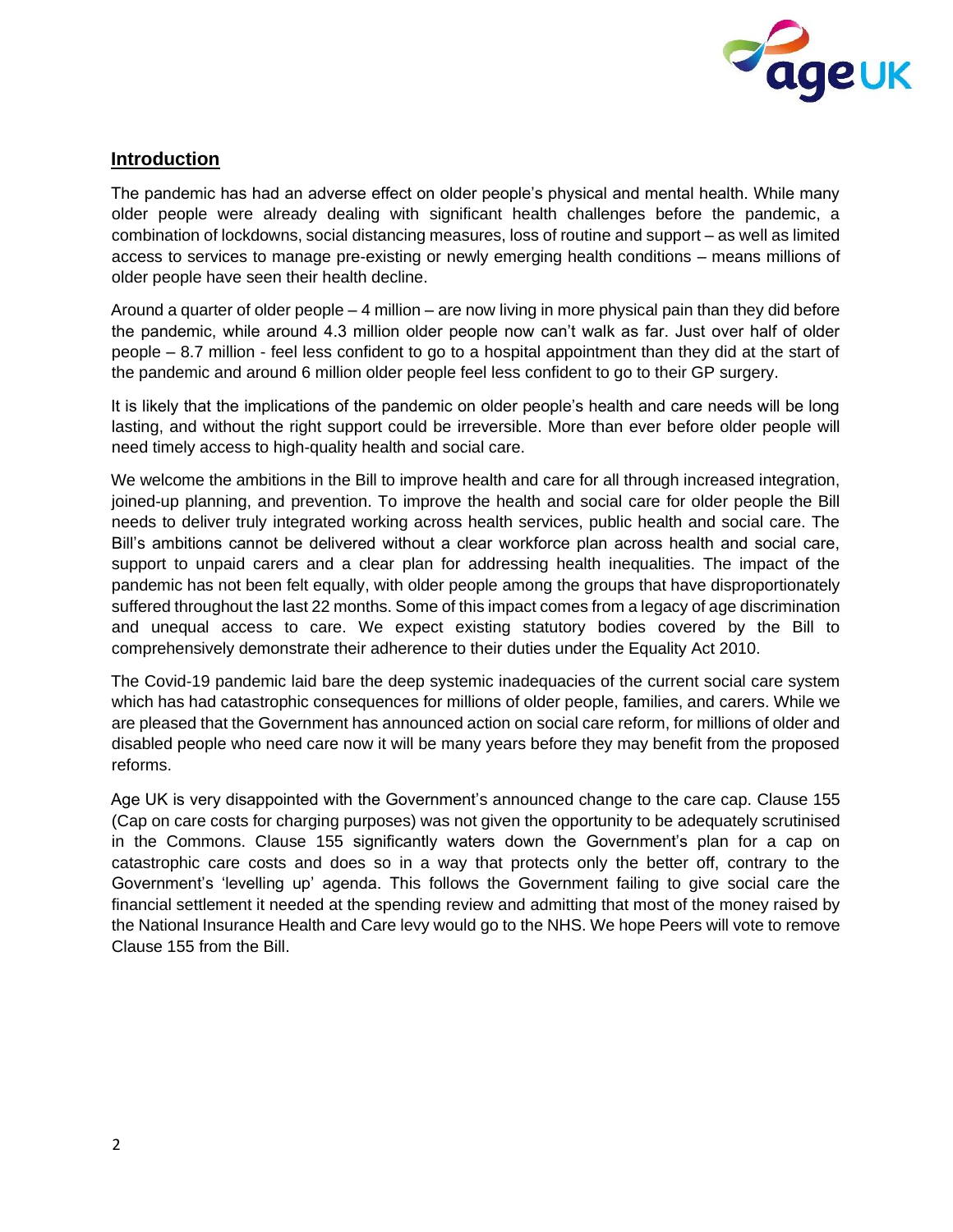

## **Secretary of State's Functions: reporting on assessing and meeting workforce needs - Clause 35**

#### **The Secretary of State for Health and Social Care should, at minimum, have a duty to publish a biennial report on the health and social care workforce.**

We are disappointed that the Bill simply requires the Secretary of State to report on the healthcare workforce once every five years and does not set out proposals to tackle either the immediate shortfall in staffing or the serious and persistent shortages in the social care workforce.

We have seen over the last two years how interdependent our health and social care systems are, and how difficulties finding appropriate residential care beds and domiciliary care staff for people in their homes has not only triggered a tsunami of unmet need in our communities but delayed the timely discharge from hospital for many older people.

The success of Integrated Care Systems relies on effective collaboration between the NHS, Local Authorities and social care providers. The absence of current, reliable data on our health and care workforce is a real impediment to effective planning, and the ability to identify service and skills gaps and take early action is limited.

Age UK has joined a coalition of almost 100 organisations urging the Government to put the health and care workforce on a sustainable footing to close the data gap, reporting every two years to enable timely workforce planning.

#### **We support the amendment tabled by Baroness Cumberlege, requiring the Secretary of State to lay before Parliament a regular, independently produced biennial report of workforce numbers across the health and care sector.**

The pandemic has highlighted the immense dedication and compassion of many care staff and how valuable they are to our society. Yet despite being a vital and skilled role, social care is not generally viewed as a professional career and social care workers have been consistently underpaid and undervalued. We agree with the Government in its social care White Paper, *People at the Heart of Care*, committing to ensuring that "those working in social care feel recognised, rewarded and are equipped with the right skills and knowledge".

Registration of social care workers would provide reassurance to older people in receipt of care and their loved ones, and over time would help to demonstrate that care workers meet an agreed national set of standards for their professional skills. It also has the potential to develop opportunities for career progression and improved pay and conditions. Investment in the workforce and parity with health care is essential if recruitment and retention are to be achieved.

#### *Age UK want to:*

- *Encourage the Government to accept amendments to require an independent biennial report on both the health and social care workforce to be laid before Parliament.*
- *Encourage the Government to bring forward proposals to register the care workforce working in CQC registered services as a first step towards the professionalisation of care workers.*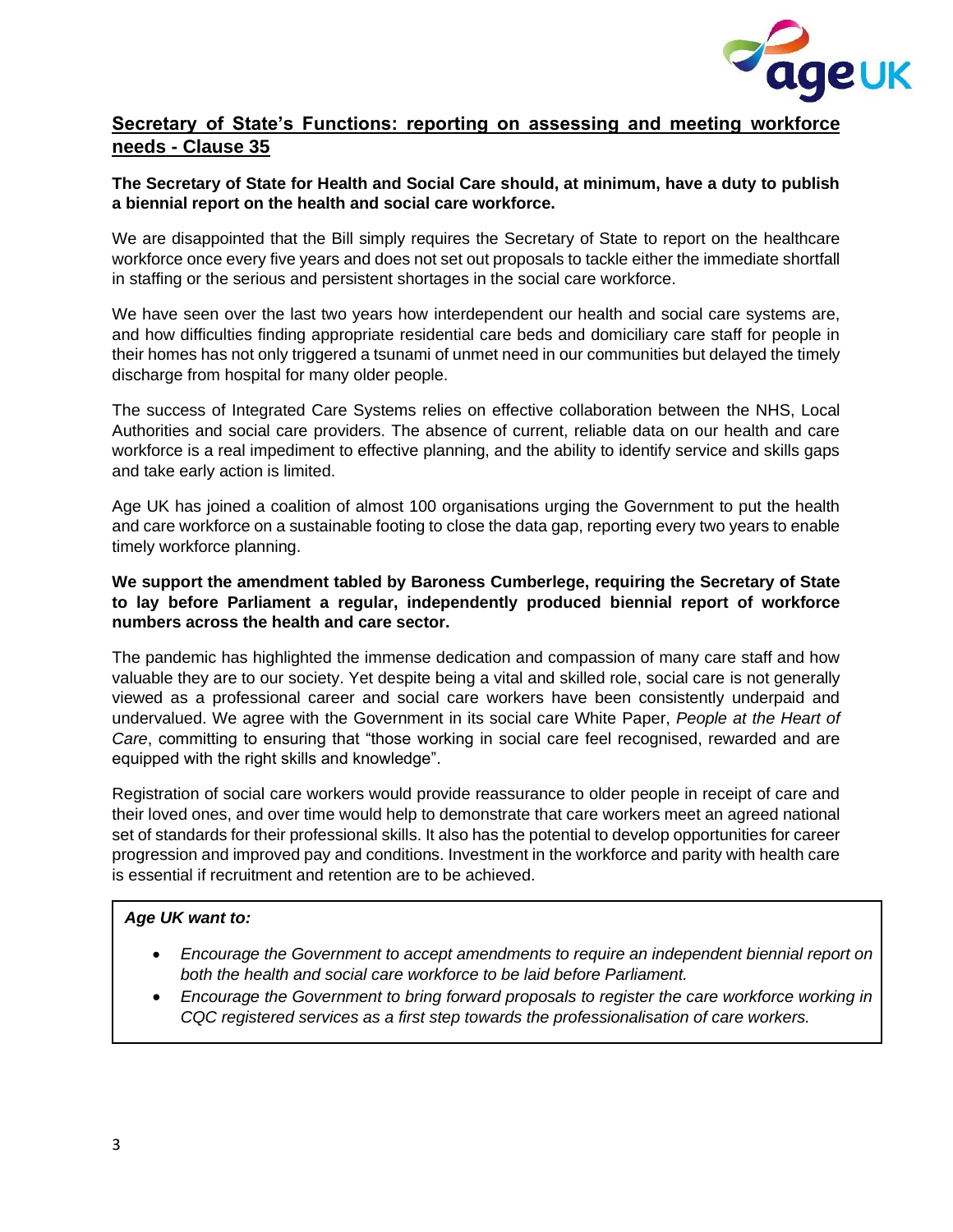

## **Hospital patients with care and support needs: repeals - Hospital Discharge - Clause 80**

**The discharge to assess model must be matched with funding for community health and care services, clear statutory guidance that includes standards on accountability and safeguards, and respect and deference to patient and family choice. As a step in a permanent change to how hospital discharge works, it cannot ultimately succeed without full reform of the social care system.** 

Discharge to assess describes an approach by which people leaving hospital have their onward needs assessed and care planned in the place they are living or recovering. For most people, this will be their own home but will also include both short and long stay care homes. We support the discharge to assess approach. It can speed discharge from hospital and provide a more realistic assessment of need that captures both the environment they will be living in and their wider support needs.

Clause 80 will remove the requirement for local authorities to carry out a social care assessment before someone is discharged from hospital. In the right hands, this can allow flexibility in how discharge is managed and ensure that the onward provision of care is tailored to best meet that person's needs. However, without the right services in the community, people and families experiencing discharge to assess risk being left without adequate support and lacking even the safety net of being in hospital.

Evidence of this risk is already being felt by older people. The impact of staff redeployment, vaccine mandates in the care sector and the wider pressures of the pandemic have created severe but temporary pressure on health and care services. In particular, the staffing crisis in domiciliary care services has made it incredibly difficult to both keep people out of the hospital and discharge them home. However, community health and care services were under severe strain before the pandemic hit and simply returning to that baseline would not be sufficient to fully realise the benefits of discharge to assess models.

We also need to ensure the effective monitoring of patients' journeys post-discharge, including recording and reviewing outcomes from care. We believe people going through discharge should have a clear timetable for receiving care in the community, which could include maximum waiting times for an assessment and subsequent receipt of care. This assessment should be coordinated across both health and social care but is focused on what will best support that person's immediate recovery and rehabilitation.

The future success of discharge to assess, therefore, is dependent on investment in services in the community and clear lines of responsibility for onward care when someone leaves the hospital, whether they are discharged into their own home or a residential setting. This must include support and respect for patient and family choice. People should not feel pressured into being discharged somewhere that doesn't work for them in the long term just to achieve the goals of the programme. Incorporating their preferences and wishes, and what works for their family, should be enshrined in discharge to assess models.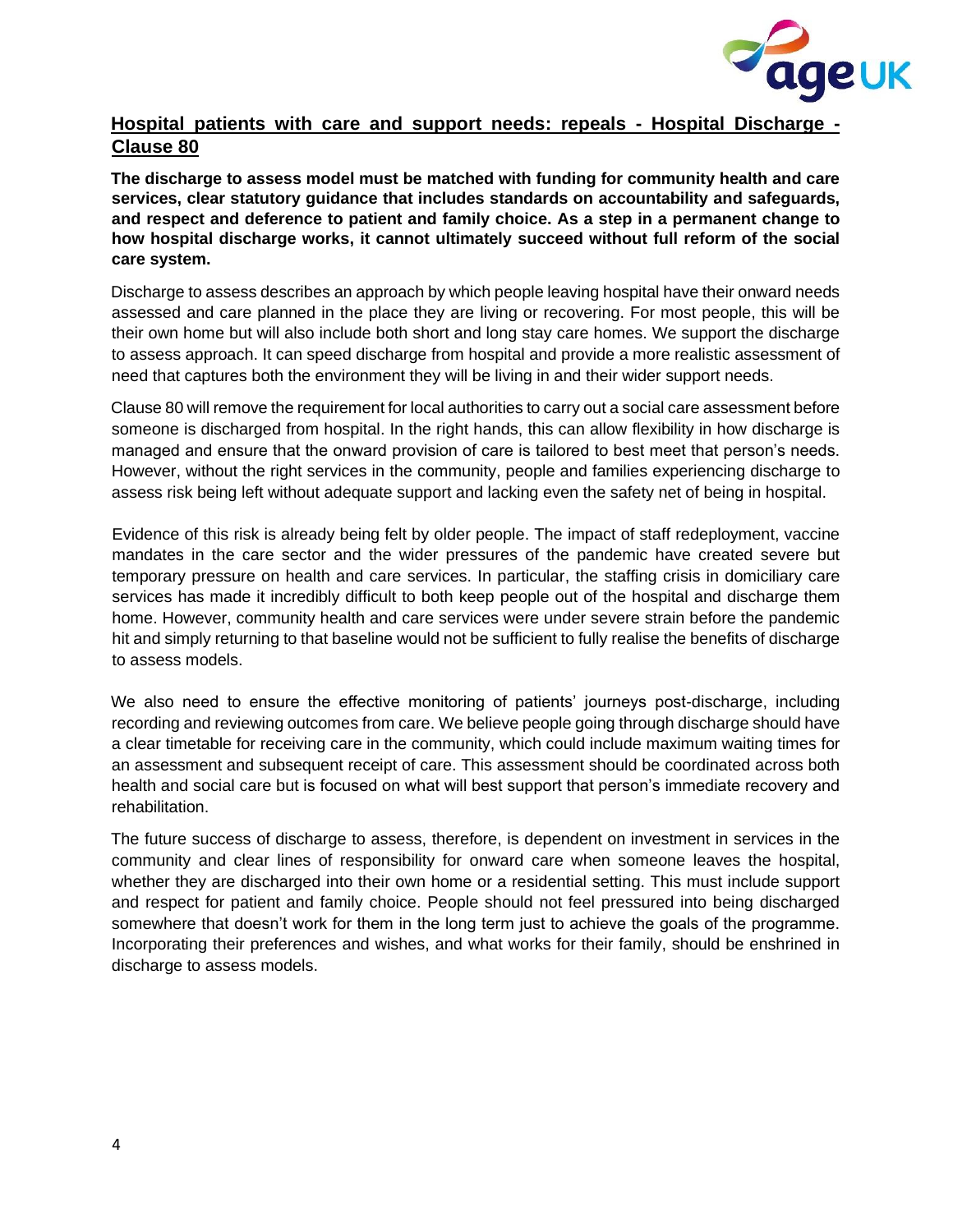

#### *Age UK want to see:*

- *Assurances on the standards envisaged in the proposed statutory guidance for discharge to assess. These should include clear standards on accountability and safeguarding, respect for patient and family choice and should consider minimum service requirements, including maximum waiting times for assessment in the community.*
- *Discharge support adequately funded and focused on meeting patient goals from care.*

## **Cap On Care Costs for Charging Purposes- Clause 155**

We are extremely disappointed that the Government are attempting to make this change to their social care reform model, the impact of which will be very significant for those with longer care journeys, and people with modest income and assets.

The Government pledged to reform the social care system, which is overdue, but while we were supportive of the professed objective to protect individuals and families against catastrophic care costs, Clause 155 has the effect of significantly watering down the original proposals at the expense of people who have built up some assets over their working life but are by no means well off.

As originally envisaged, the amounts accrued towards the £86,000 cap on care costs were based on the actual cost of someone's care (within the limits of the budget set by the local authority). Wealthier individuals would be expected to pay the full cost up until the point they reached the cap, however people of more modest means would receive help towards their costs once their assets dropped below the £100,000 upper means test threshold. As a result, individuals with identical care needs would reach the cap after the same period, however, those on lower incomes and with more modest assets would have spent less out of pocket. The interaction between the cap and extended means test was intended to ensure the system was fair and provided vital extra protection for people who would otherwise still stand to lose most of their assets under the cap.

Clause 155 makes amendments to the Care Act 2014, meaning the amounts accrued towards the £86,000 cap are based solely on an individual's out of pocket contribution. As a result, everyone will be expected to make the full £86,000 cash contribution towards their costs regardless of their means. Although individuals will still qualify for means-tested financial support if their assets fall below £100,000, in practice, this will no longer act to protect people with more modest means and will simply see them contributing over a longer period.

Overall, the effect of this proposed amendment is that those with modest assets of between £106,000 and £186,000 in value will hardly be better off at all under the new scheme. This Clause would also be extremely unfair to those who have no assets and a modest income. It is clear that these changes have the potential to save the Government hundreds of millions of pounds, but at the expense of those on low incomes, with modest assets and living in parts of the country where houses values are lower.

**Age UK opposes Clause 155 of the Bill. We support Baroness Wheeler's intention to remove Clause 155 during the Report Stage of the Bill.**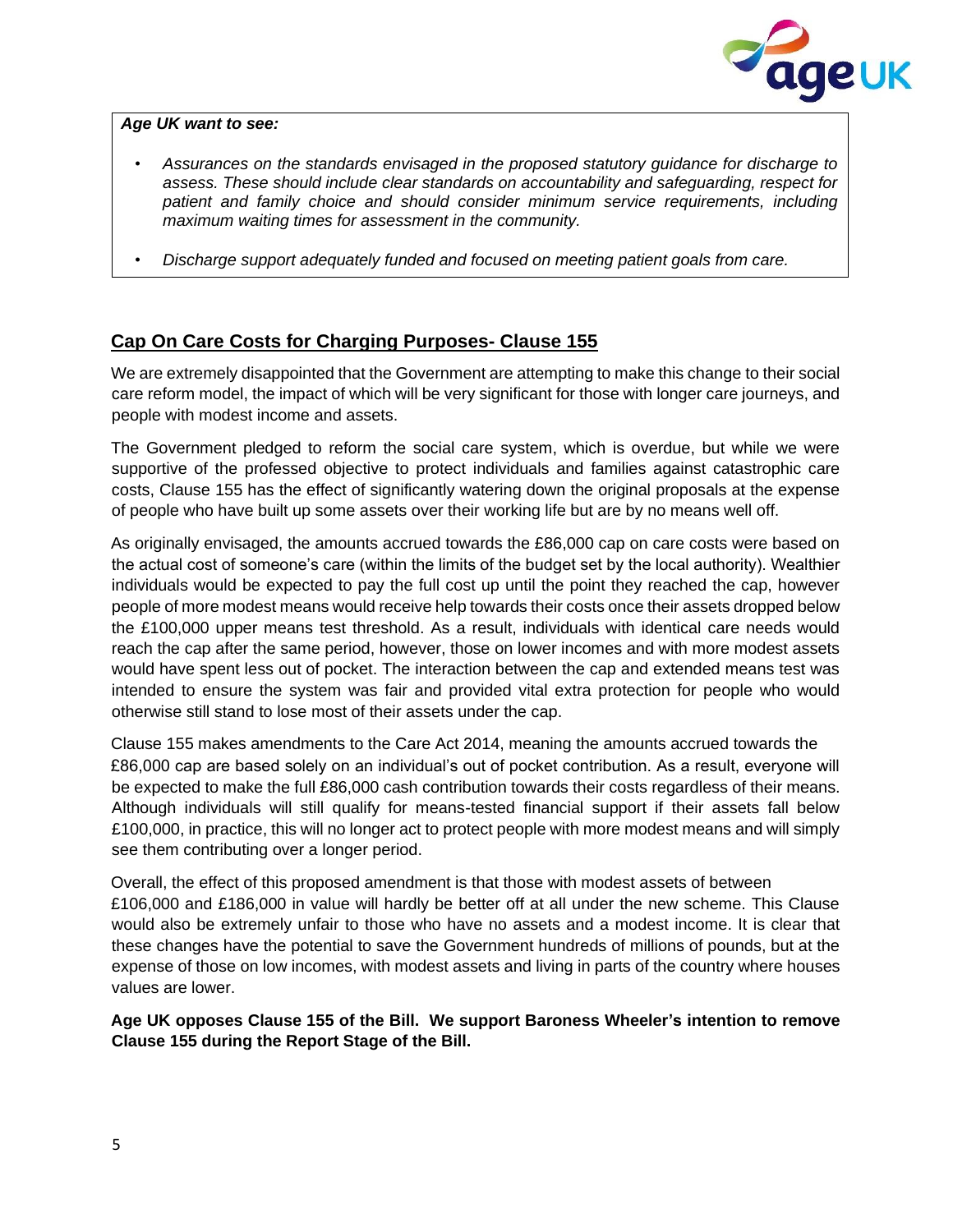

#### *Age UK want to see*

• *The Government withdraw Clause 155, and for all care costs incurred, whether by the adult or Local Authority to accrue towards the £86,000 cap.* 

### **Human Rights – strengthening the rights of care home residents to receive visitors**

Visiting someone in a care home is not only vital for a person's mental wellbeing but also enables family and friends to help plan the care of their loved one and offer support at a time when they are at their most vulnerable.

The pandemic has seen many care home residents cut off from their loved ones for long periods, and has exposed the absence of an effective system for protecting the rights of care home residents. It has also revealed how difficult it can be to challenge rules and restrictions in residential care settings, and the absence of any effective mechanism for resolving disputes.

Being isolated from family and friends is intrinsically harmful, and evidence of the extreme anguish this has caused to so many older people and their families have been widely reported. We conducted a survey of our supporters in April 2021, once they were able to resume some contact with their loved ones in care settings :

- **40% of people told us their loved one's physical health had got noticeably worse**
- **50% of people told us their loved one's mental health had got noticeably worse**

We understand that care home providers and registered managers have faced immense challenges over the last two years – with ever-changing guidance to implement, staffing shortages and funding pressures. We recognise too that balancing the risk of Covid-19 and with the Right to a Family & Private Life of care home residents has not been easy. However, we believe that too often the freedom of care home residents to engage with and be supported by their family and friends has been curtailed without good cause, and to the detriment of older people and their families.

Care home residents, in general, enjoy few rights or protections from unilateral changes in policy or practice on the part of providers. Age UK would like to see better protection for care home residents set out in law to safeguard their right to private and family life, acknowledging that care homes are people's homes. We would also like to see appropriate mechanisms established to ensure residents and their representatives are consulted on, and able to challenge, changes in policy and practice.

#### **Care home residents urgently need better protections for their right to private and family life, including their right to receive visitors**

#### **Age UK want to see**

- *That the vital visits between care home residents and their loved ones have strong and enforceable protections.*
- *The Joint Committee on Human Rights has proposed [a new Statutory Instrument](https://publications.parliament.uk/pa/jt5801/jtselect/jtrights/1375/137507.htm) to be laid as a regulation under the Health and Social Care Act 2008. We believe the adoption of this SI would help to rebalance the rights of care home residents to receive visitors and the duties of residential care providers to keep people safe.*